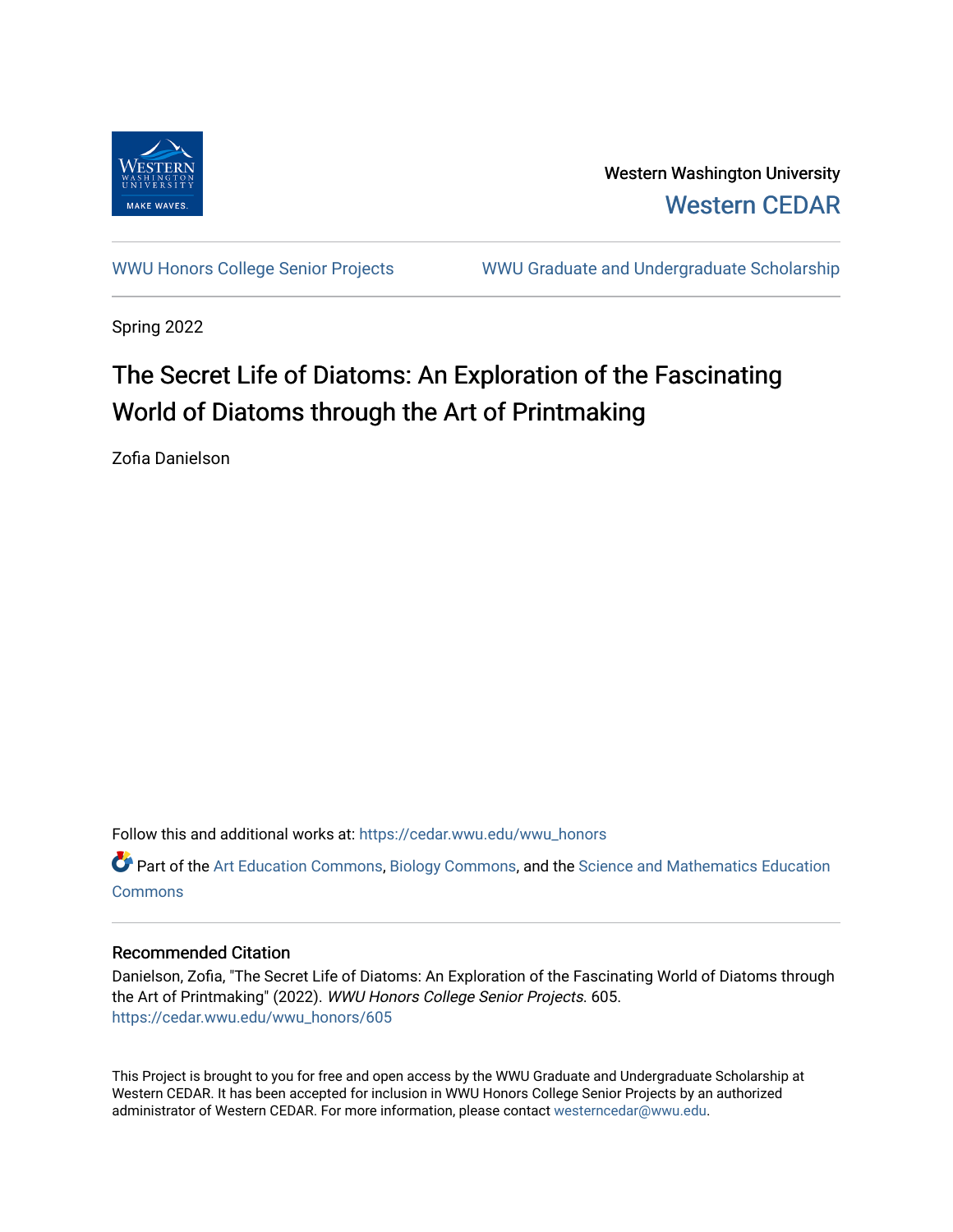# **The secret life of diatoms: An exploration of the fascinating world of diatoms through the art of printmaking**

Age Range: 14 through 100+

Time: 2 hours – 30 minute lesson, 1.5 hours for printmaking



*Curriculum designed by Zofia Danielson with advising from Dr. Brady Olson for Western Washington University Honors College Capstone*

*Program developed Spring Quarter 2022*

| <b>Virtual Kit Includes:</b>                   | <b>Material List Includes:</b>            |
|------------------------------------------------|-------------------------------------------|
| Lesson plan                                    | <b>Introductory PowerPoint</b>            |
| Instructions                                   | Copies of introductory                    |
| <b>Materials</b>                               | PowerPoint for notetaking                 |
| <b>Introductory PowerPoint</b><br>-            | Diatom posters                            |
| Diatom posters<br>$\qquad \qquad \blacksquare$ | Pencils $-1$ per workshop                 |
| Instructions for linocut                       | attendee                                  |
| printmaking                                    | 3x5" linocut relief print rubber          |
|                                                | stamps $-1$ per workshop                  |
|                                                | attendee                                  |
|                                                | Linocut carving tools (with               |
|                                                | $blades$ ) – 1 per workshop               |
|                                                | attendee                                  |
|                                                | 4x6" printmaking paper (40                |
|                                                | sheets or more)                           |
|                                                | 1 large sheet of printmaking              |
|                                                | paper (for diatom bloom)                  |
|                                                | 2 tubs of water for cleaning<br>$\bullet$ |
|                                                | printing blocks                           |
|                                                | Paper towels                              |
|                                                | Paper or plastic sheet to cover           |
|                                                | tables with                               |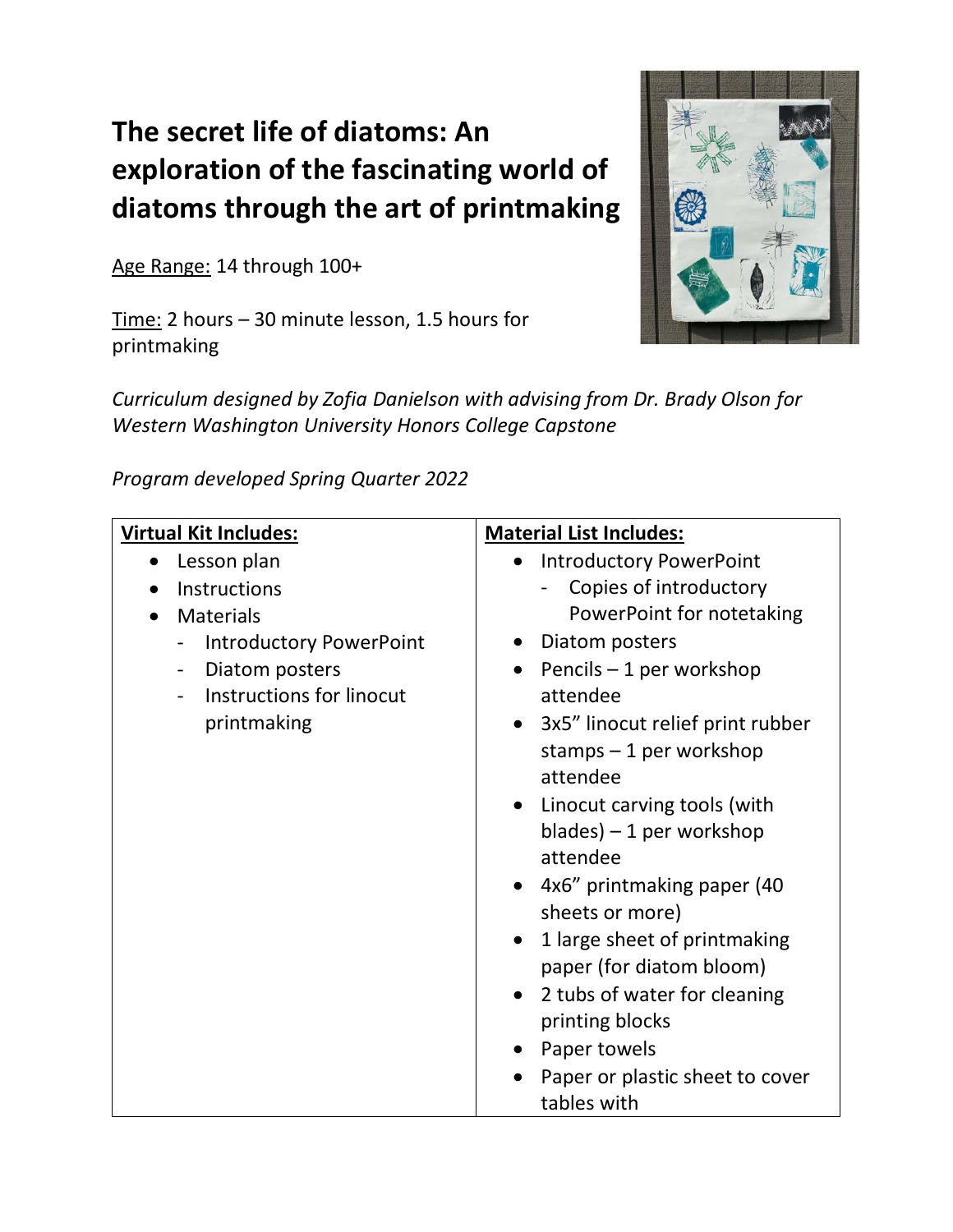|  | • 3 or more plastic printing pads<br>for ink<br>$\bullet$ 3 brayers<br>• Water-based relief printing ink<br>- Suggested colors: black,<br>green, blue, turquoise,<br>brown |
|--|----------------------------------------------------------------------------------------------------------------------------------------------------------------------------|
|--|----------------------------------------------------------------------------------------------------------------------------------------------------------------------------|

#### **Lesson Objectives:**

- 1. Teach audience what diatoms are/why they are important
- 2. Look at local species of diatoms and observe adaptations they have made to thrive in their marine environments (spines, size, chains, etc.)
- 3. Learn to create relief prints of diatoms
- 4. Create a "plankton bloom" by the end of the workshop with prints from each workshop attendee

#### **Final Outcomes:**

- 1. Gain an understanding of why diatoms are important to nearshore coastal ecosystems.
- 2. Use close observation and scientific inquiry to gain an understanding of why diatoms have developed different forms to serve different functional purposes (anti-predation, ability to float, competitive advantages, etc.).
- 3. Create prints based on the diatoms observed in the workshop that tie in aspects of function and form learned in the workshop through observation and inquiry.

#### **Instructor Preparation:**

- Read lesson plan
- Familiarize yourself with diatoms, primary production, nutrient cycling related to diatoms (oxygen, biological pump, photosynthesis and energy transfer through food web)
- Gather materials to make a sample
- Set up tables with a pencil, rubber stamp block, and carving tool for each participant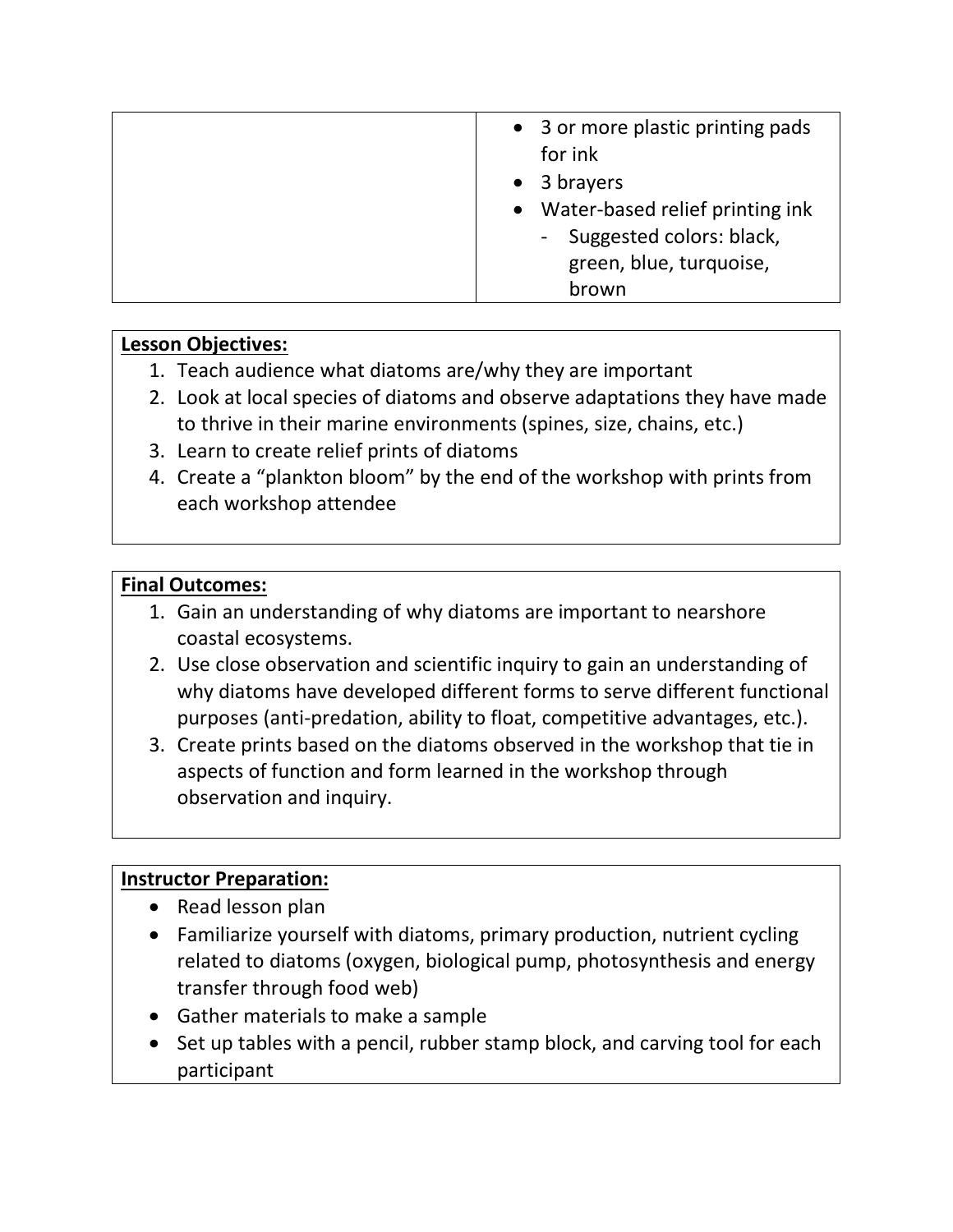- Set up inking station with one color of ink spread with a brayer on each plastic printing pad, paper towels, printmaking paper, and nearby tubs of water
- Set up a table for drying prints on

#### **Diatom Lesson Outline:**

- 1. What are diatoms?
	- a. Talk about the root of the word and how it is related to the frustules (two halves of glass)
	- b. There are 100000-200000+ species estimated worldwide.
	- c. Diatoms are a type of primary producer that fall within the group of phytoplankton
		- i. Their golden-brown color comes from accessory pigments
		- ii. This contrasts from chlorophytes which only have green pigmentation.
	- d. They are microscopic organisms.
		- i. 2-200µm in size
			- 1. Approximately 10 can fit on the head of a pin.
	- e. Diatoms are eaten by zooplankton which, in turn, are eaten by other, larger organisms, similar to plants on land.
	- f. They build "glass houses" made of silica.
	- g. They are single-celled organisms (unicellular).
		- i. They may form chains
- 2. Diatoms play many important roles in ecosystems in the water and on land.
	- a. They contribute to productive coastal ecosystems, are large contributors to global oxygen production, and play important roles in marine nutrient cycling.
	- b. Productive Coastal Ecosystems
		- i. Diatoms, which are primary producers, harness the energy of the sun to photosynthesize.
		- ii. This creates energy in the form of sugars which other, larger organisms need to survive.
		- iii. Productive marine food webs rely on abundant diatom populations.
	- c. Productive Coastal Ecosystems continued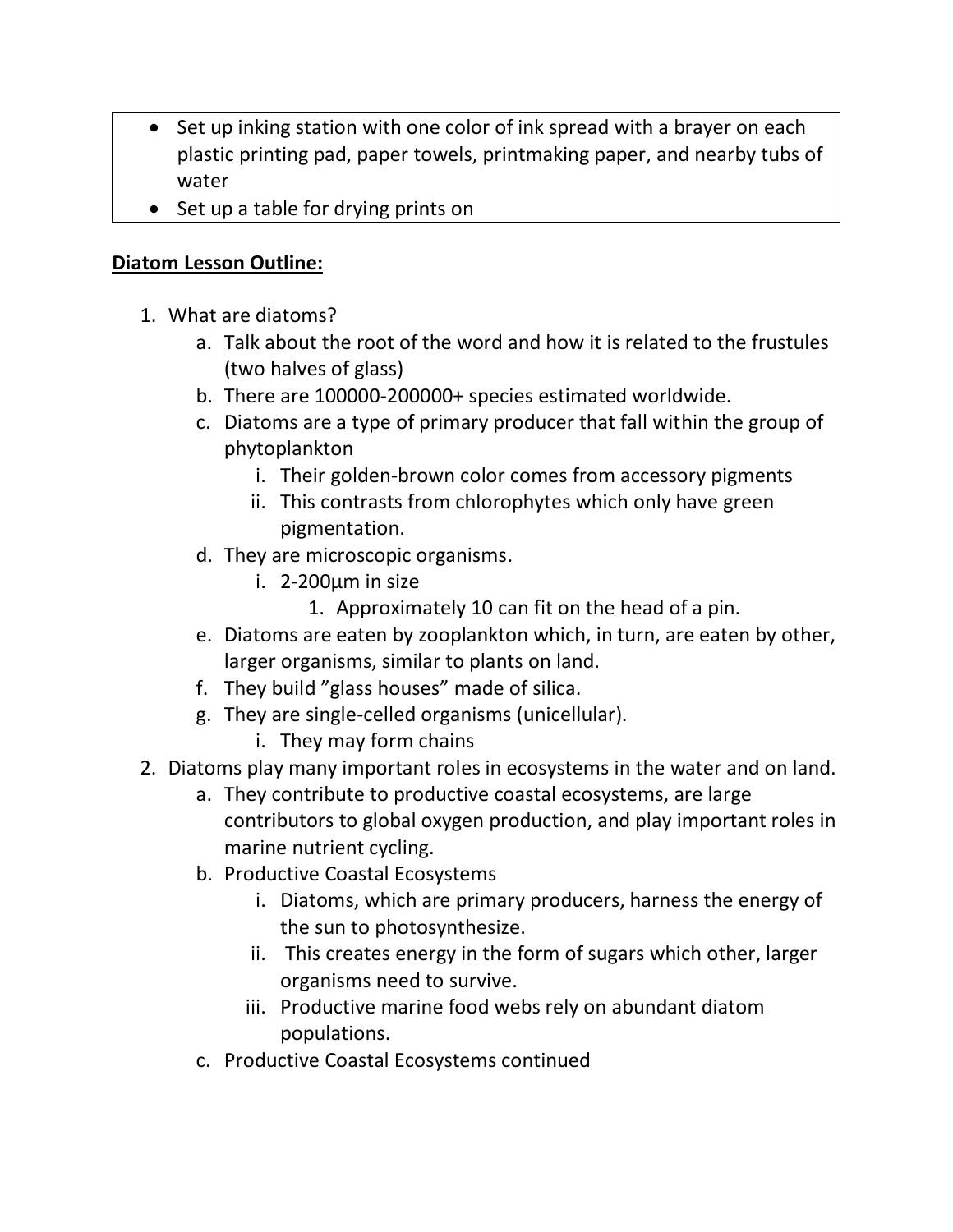- i. Diatoms and other species of phytoplankton form the base of marine food webs. They produce sugars which are used as energy for other, larger organisms in the ocean, all the way up to salmon, seals, and orcas.
- d. Diatoms contribute to global oxygen production.
	- i. The chemical equation for photosynthesis represents the chemical process diatoms undertake as they produce oxygen and sugars out of carbon dioxide and water through the uptake of light energy from the sun.
	- ii. Plankton produce  $\sim$ 50% of the world's oxygen daily.
	- iii. 45% of global primary production and yet represent only 1% of Earth's photosynthetic biomass.
- e. Diatoms are key players in many important nutrient cycles.
	- i. Diatom blooms can occur in nutrient-rich water
	- ii. These blooms occur seasonally after winter periods of dormancy.
	- iii. Diatoms are a major "sink" for carbon dioxide globally.
		- 1. As they die, their "glass house" bodies which hold carbon sink into sediments at the bottom of the ocean.
	- iv. Diatoms build "glass houses" made of silica.
		- 1. They can be used to measure changes in climate based on the preserved carbon in their silica-based shells that has been incorporated into sediments.
		- 2. Temperature affects the way that diatoms build their glass houses.
- f. Plankton are key players in global carbon sequestration at the bottom of the ocean.
	- i. As they die, they sink to the bottom and are buried in sediments and produce nutrients
		- 1. These nutrients can be taken up by deepwater circulation and distributed throughout the global ocean.
- g. How do they build their "glass houses?"
	- i. The shells, or "frustules" are built from dissolved silica in water (bio-engineer their glass houses)
	- ii. Pros of building glass houses include:
		- 1. Strong shell
		- 2. Anti-predation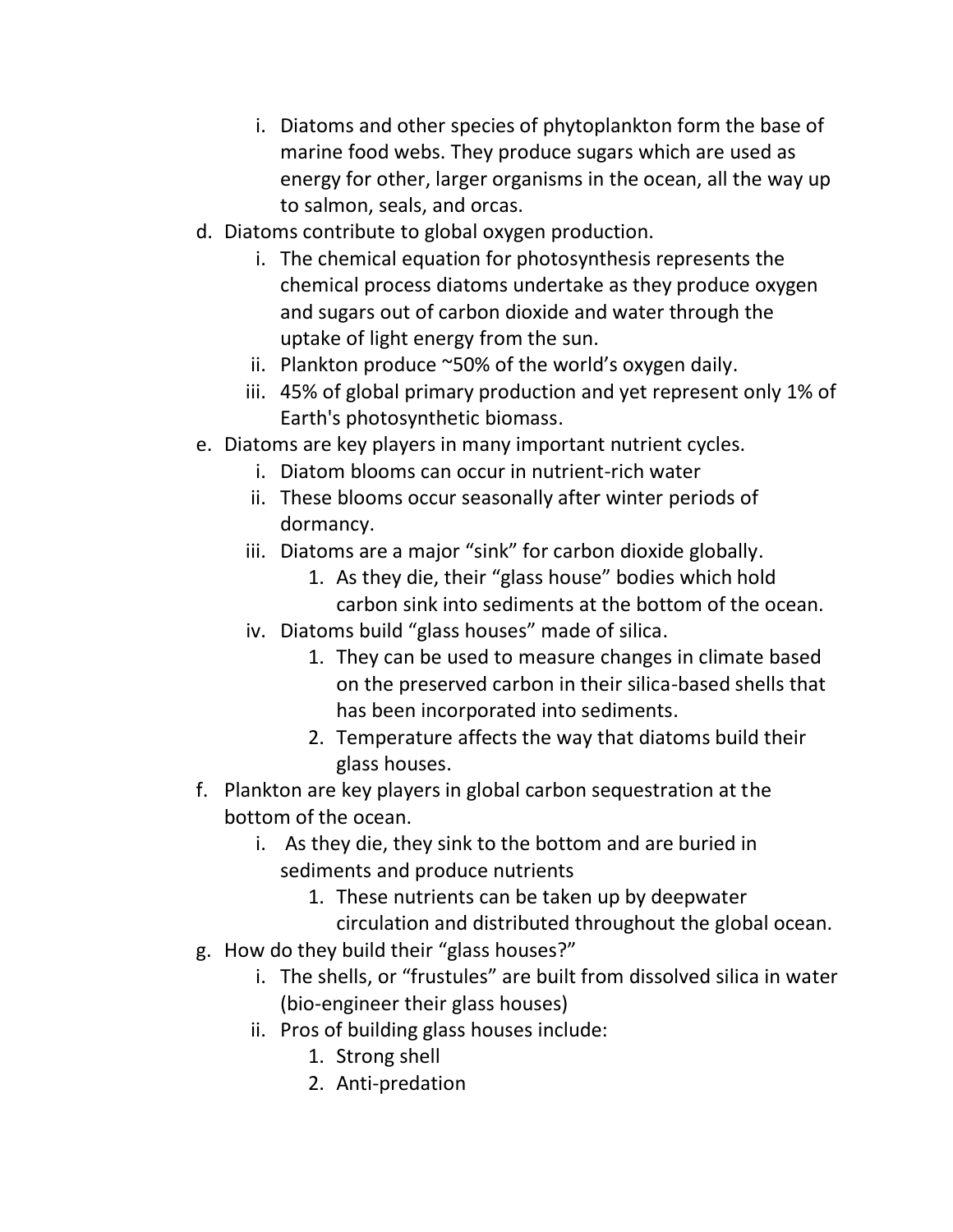- 3. High abundance in environment
- 4. Fairly insoluble
- iii. Cons of building glass houses:
	- 1. Impermeable (but not with adaptations!)
	- 2. Cannot grow as cell grows
- h. Diatoms come in many different forms which allow them to adapt to life in the ocean. There are tradeoffs to these differences in forms.
	- i. Centric/Pennate
		- 1. Talk about the differences in symmetry between centric and pennate diatoms (radial versus bilateral)
		- 2. Point out different parts of centric diatoms (frustule, girdle, hypotheca, epitheca)
		- 3. Point out different parts of pennate diatoms (raphe, stigma, striae)
		- 4. Talk about the pores which make diatoms permeable to nutrient uptake and the beauty in the patterns of the pores.
	- ii. Chains
		- 1. Some diatoms create chains out of thin glass linkage points.
			- a. Pros to building chains:
				- i. Increased surface area
				- ii. Anti-predation
				- iii. Resistant to turbulence
				- iv. Decrease sinking rates
			- b. Cons to building chains:
				- i. Fragile
				- ii. Anti-predation
	- iii. Spines
		- 1. Some diatoms grow spines made of glass.
			- a. Pros to building spines:
				- i. Sink slowly
				- ii. Deters predators
				- iii.
			- b. Cons to building spines:
				- i. Fragile
				- ii. Energetic cost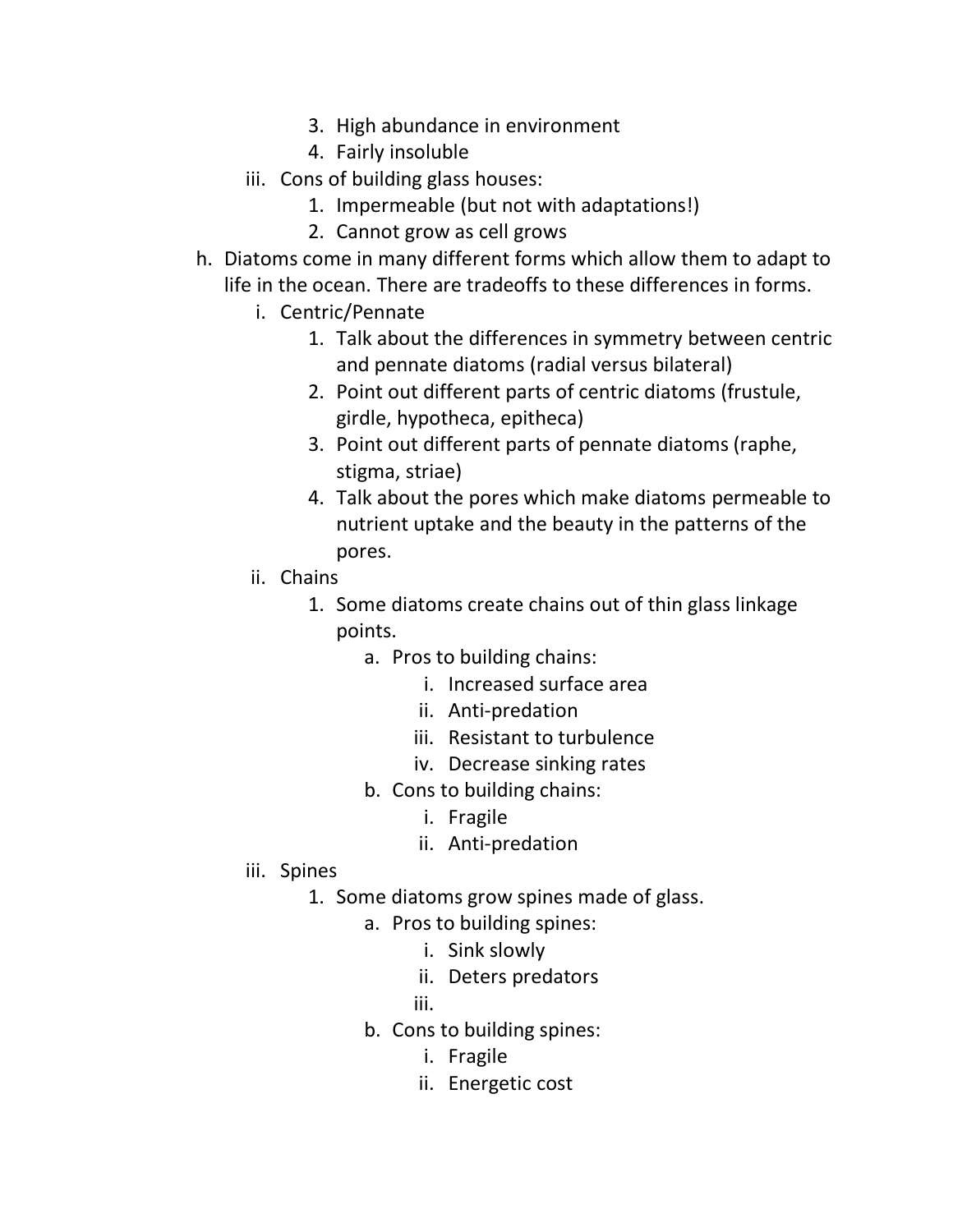- iv. Size
	- 1. Diatoms are different sizes which have tradeoffs.
		- a. Small diatoms:
			- i. Sink slowly
			- ii. Available to more predators
			- iii. Larger surface area-volume ratio
				- 1. Can survive in low nutrient environments
		- b. Large diatoms:
			- i. Sink quickly
			- ii. Deters predators
			- iii. Lower surface area-volume ratio
				- 1. Need a lot of nutrients

### **Printmaking Lesson Outline:**

- 1. Art and science have worked in conjunction for hundreds of years.
	- a. Why use art to communicate science?
		- i. A different way to communicate science
		- ii. Break down barriers
		- iii. Disarming way to communicate
		- iv. Bridges skills used across disciplines
			- 1. Close observation, critical thinking, etc.
- 2. Ernst Haeckel created detailed scientific illustrations of organisms in the 1800s.
	- a. Lived from February 16, 1834 1919
	- b. German scientist that focused on evolutionary history/ phylogeny
	- c. Interested in symmetry
	- d. Created detailed scientific illustrations of organisms during a time when microscopes were expensive and not accessible to the general public.
		- i. These illustrations made science and organisms such as diatoms, which are too small to see with eyes, accessible to more people.
	- e. Show some examples of his work.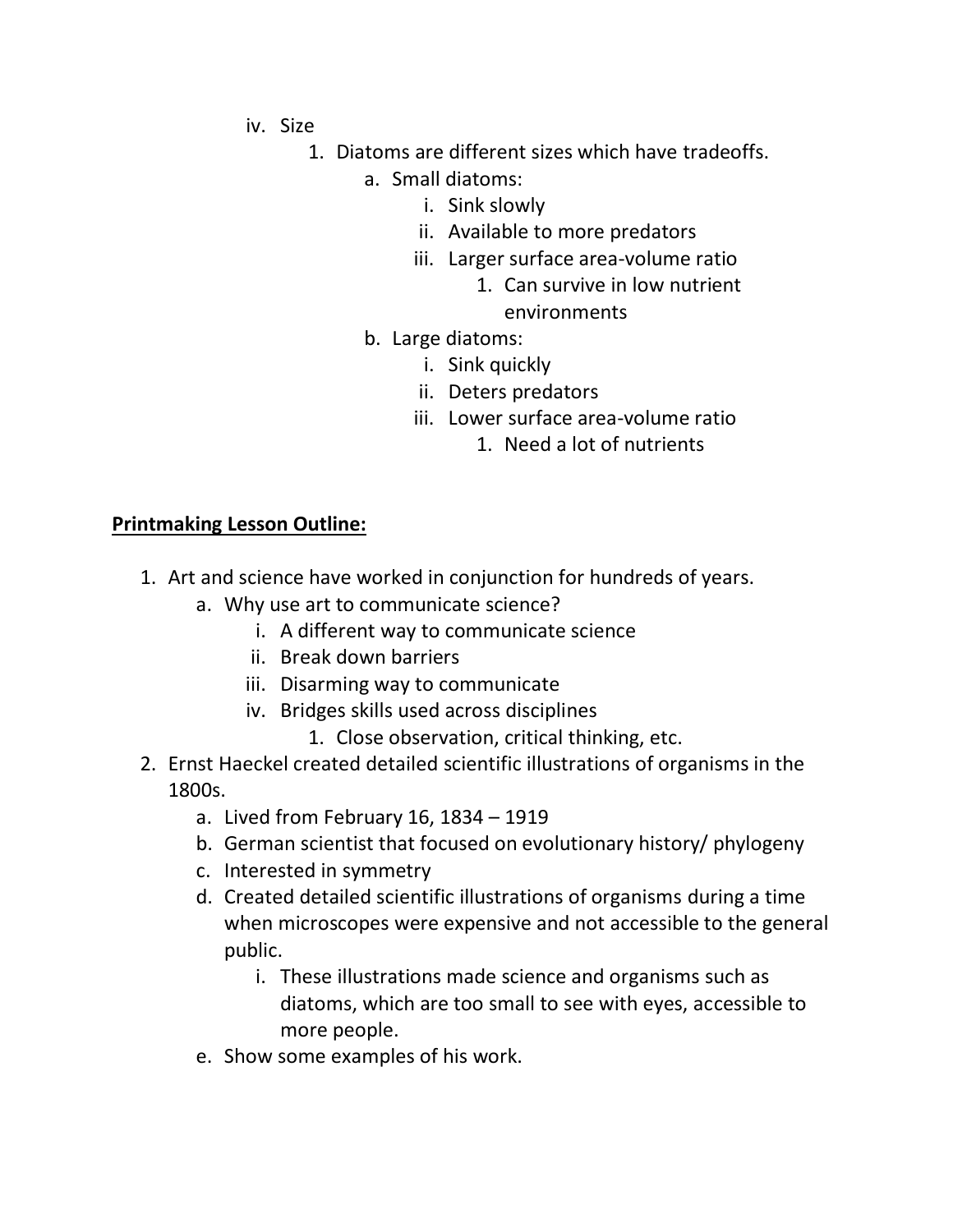- 3. Go over entire process for sketching and printmaking before participants begin to sketch.
	- a. Sketching diatoms—participants begin to sketch diatoms to use for their relief prints.
		- i. The example diatoms posters included in this virtual kit may be used.
		- ii. Questions to guide sketching:
			- 1. What shapes are you noticing?
			- 2. Are the diatoms symmetrical?
			- 3. What kinds of symmetry do you observe? Radial, bilateral, etc.
			- 4. What features do you notice that might help these diatoms adapt to life in the ocean? Spines, size, etc.
			- 5. Are there any details that you want to include in your sketch?
	- b. Printmaking:
		- i. Talk about the importance of negative space as participants begin to transfer sketches to rubber blocks for carving.
			- 1. Negative space: the space around an image.
				- a. The goal is to not get ink in the negative space of your design
				- b. What you carve away will be white space in your stamp block
				- c. What is left is the "positive space"
				- d. It will be covered in ink
			- 2. Show an example of your stamp to illustrate this.
			- 3. Participants can make several prints for themselves.
			- 4. Ask them to add a print to the large piece of printmaking paper to create a "diatom bloom" with all participants' art.
		- ii. Instructions for linocutting:
			- 1. Transfer your sketch to your rubber block by flipping sketch onto block and shading over the sketch with your pencil
			- 2. Color in the parts of your sketch that you want to be dark vs. light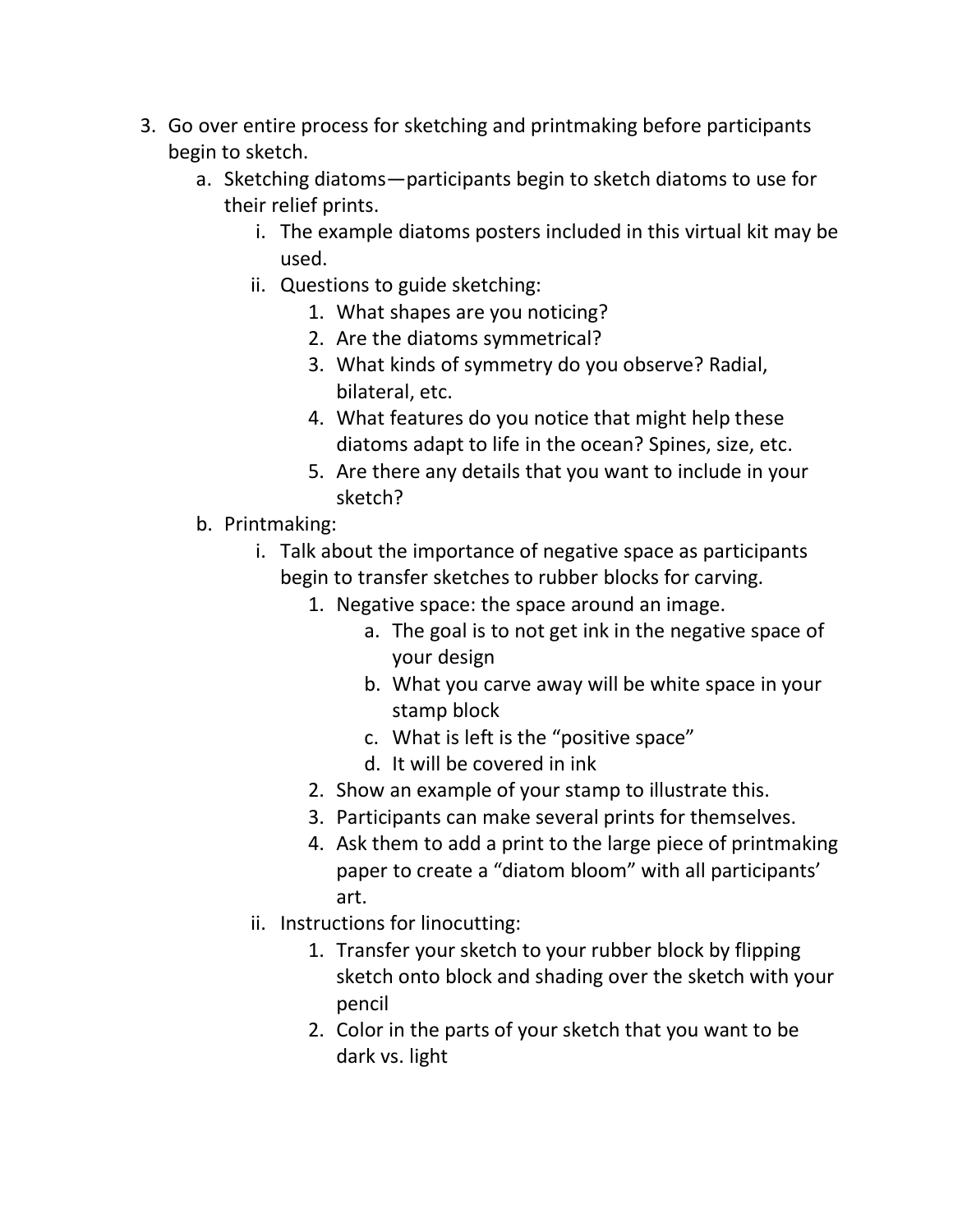- 3. Use a smaller blade to carve out details and a larger blade to carve out larger spaces
- 4. Take your block to the ink station and ink up!
- 5. Place your block on a piece of printing paper and lightly press it down
- 6. Flip your block over and use the pressing tool to press on the back of your paper in a circular motion
- 7. Gently lift your paper off of the stamp
- 8. Write your name on your print and place it at the drying station

#### **Closing Outcomes:**

- Participants will gain a better understanding of what diatoms are, what roles they play in marine ecosystems, and the beautiful adaptations they have made to their form.
- Participants will be able to create a linocut print.
- Participants will have several prints to take home.
- Participants wil l add to the workshop "diatom bloom" for installation in Shannon Point Marine Station.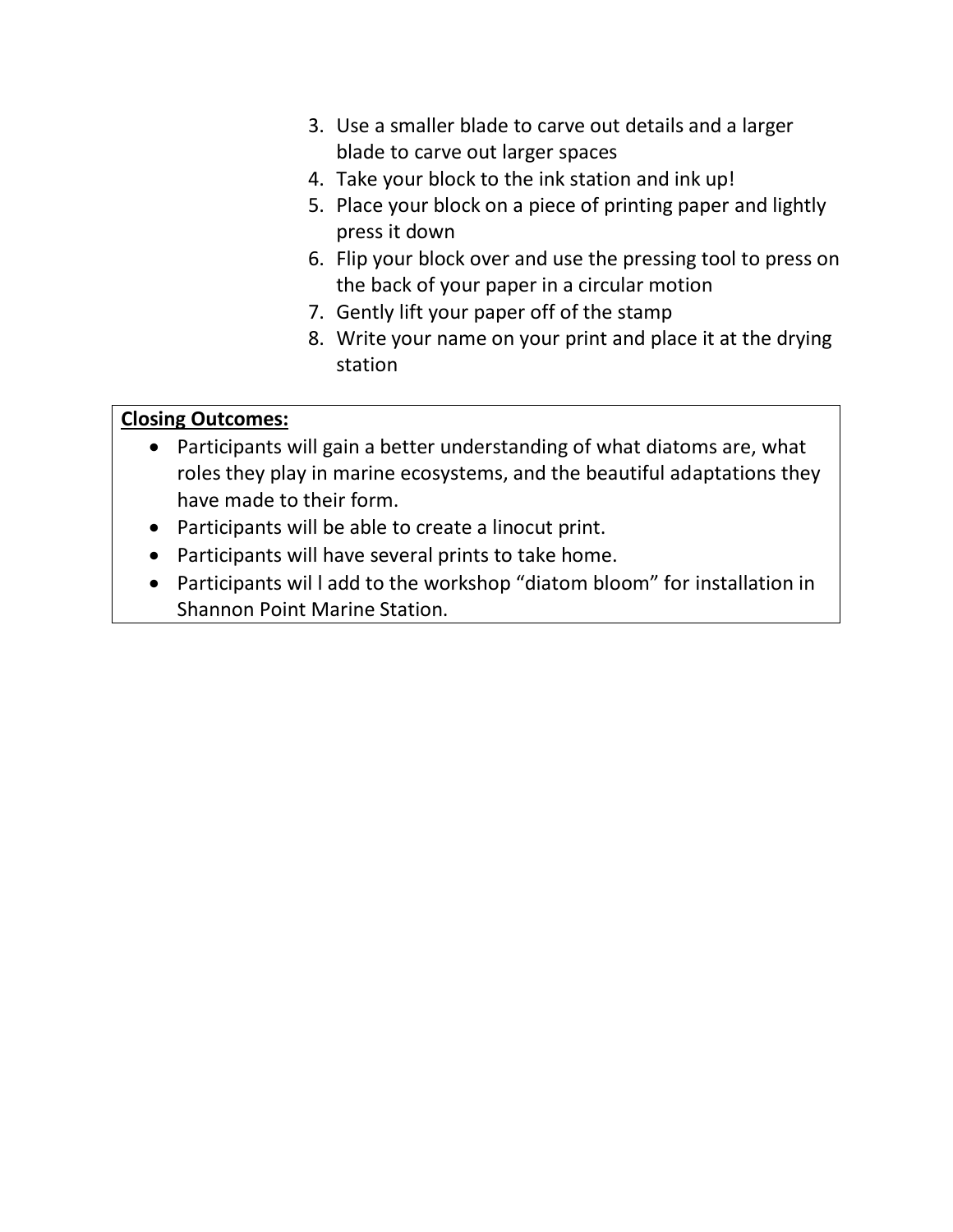#### **Workshop Reflection – May 27th, 2022**

Overall, this workshop, conducted in May 2022 at the Shannon Point Marine Center, was a success. Ten participants from Anacortes and Bellingham, Washington attended the trial run of this workshop. All 10 participants enjoyed the workshop, and the most common workshop outcomes reflected on in the exit survey were that the diatom bloom was a good end product of the experience, and participants had a better understanding of what diatoms are and what they do in marine ecosystems, with most participants recalling their importance to global nutrient cycling and global oxygen production. Additionally, participants found the "glass houses" diatoms build particularly intriguing, especially in regard to the many forms these glass houses take. Other comments were that "diatoms are beautiful" and that the linocut relief printmaking process was not as difficult as participants expected.

For the next iteration of this workshop, there are several modifications to make. Some participants stated that they wanted more time to make additional prints. Printing out the introductory diatom presentation slides for notetaking may allow participants to recall more information about diatoms and will provide more images of diatoms to look at. Additionally, taking more time to explain linocut printmaking and the connection between sketching the diatoms and